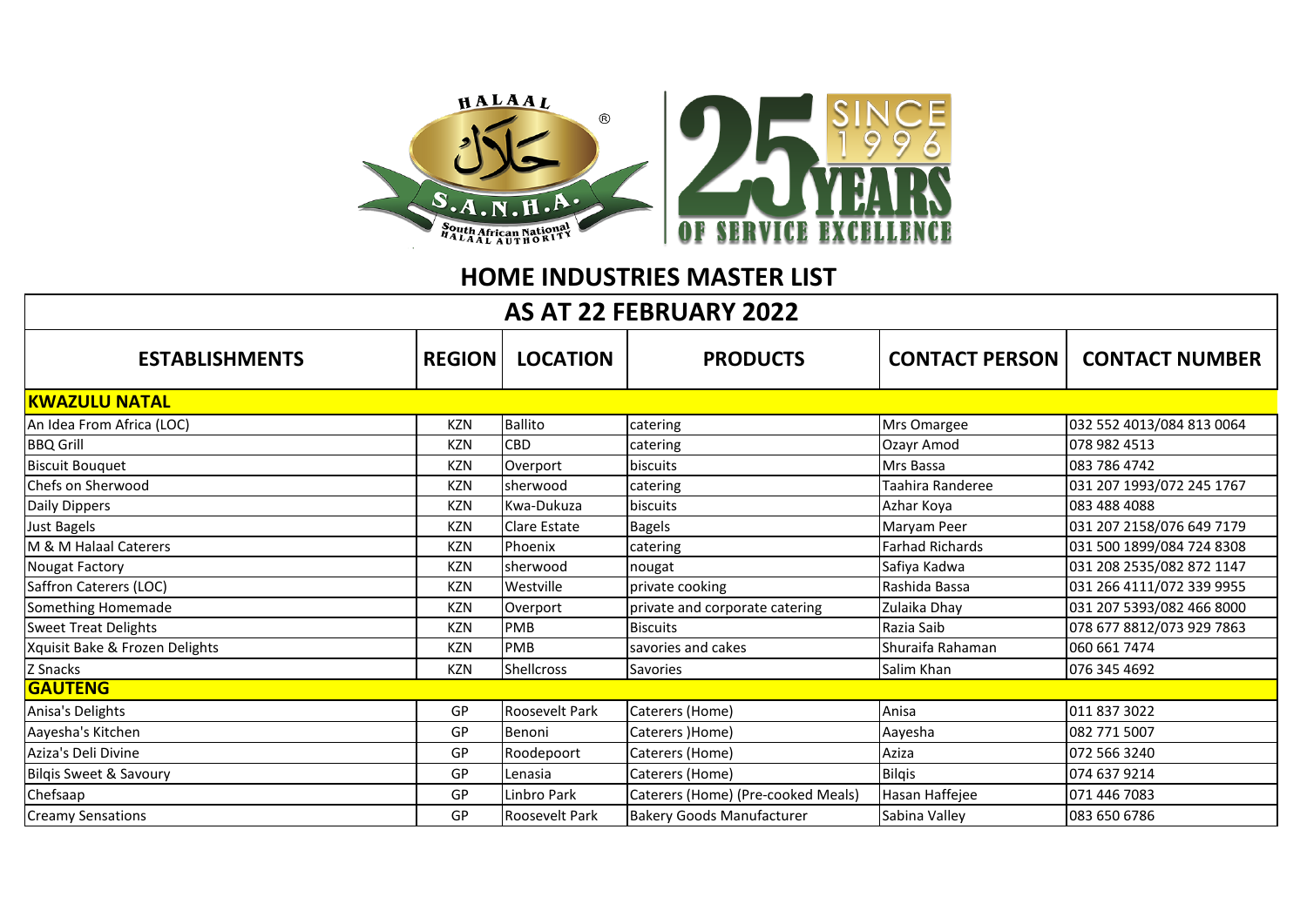| <b>Creative Delicacies</b>                           | GP | Crown Gardens                | <b>Home Caterer</b>                       | Kulsum            | 081 310 4919 |
|------------------------------------------------------|----|------------------------------|-------------------------------------------|-------------------|--------------|
| Crunch Away Foods Lenasia (Home-Made Processed Meat) | GP | Lenasia                      | <b>Meat Distributors &amp; Processors</b> | Hafidh Ismail Mia | 081 315 9926 |
| Damn Delicious                                       | GP | Damn Delicious               | Caterers (Home)                           | Muhammed          | 083 786 3117 |
| Delightful Delicacies                                | GP | Montgomery Park Home Caterer |                                           | Moosa / Shenaaz   | 011 837 9943 |
| Eskay                                                | GP | Lenasia                      | Sauces, Dips & Spreads                    | Salma             | 084 602 9321 |
| <b>Exquisite Halaal</b>                              | GP | Crosby                       | <b>Home Caterer</b>                       | Abdullah          | 011 837 2285 |
| F & A Home Baked Cookies                             | GP | Crosby                       | <b>Biscuits</b>                           | MI Farid/ A Ahmed | 011 837 9953 |
| Fatima's Delight                                     | GP | Kelvin                       | <b>Home Caterer</b>                       | Fatima            | 011 262 4581 |
| Fayz Masala                                          | GP | Lenasia                      | <b>Culinary Products - Spices</b>         | Anver             | 011 854 9162 |
| Fazila's Savouries                                   | GP | <b>Fazila's Savarious</b>    | Caterers (Home)                           | Fazila/Ebrahim    | 011 852 1755 |
| <b>Food Friends</b>                                  | GP | Lenasia                      | <b>Bakery Goods Manufacturer</b>          | Fahiema           | 011 854 7740 |
| Gardee's cc                                          | GP | <b>White River</b>           | Home Caterer                              | Ml.Muhamed Gardee | 013 751 1234 |
| <b>Gino Pies</b>                                     | GP | Lenasia                      | Pies                                      | Shaahid Essop     | 011 854 3542 |
| <b>Gold Filled Products</b>                          | GP | Ormonde                      | <b>Home Caterer</b>                       | Akbar Ali Moosa   | 011 496 1130 |
| <b>Halaal Catering Company</b>                       | GP | Kelvin                       | <b>Home Caterer</b>                       | Farhana           | 082 610 7130 |
| <b>Halimas Catering</b>                              | GP | Roshnee                      | Home Caterer                              | Halima            | 016 556 1437 |
| Halima's Halaal Chickens                             | GP | Erasmia                      | Poultry Distributors & Retailers          | Halima Kajee      | 012 370 2331 |
| Hanif's Halaal Chickens                              | GP | Crosby                       | <b>Poultry Distributors</b>               | Hanif             | 072 908 0180 |
| Housewive's Paradise                                 | GP | <b>Evans Park</b>            | <b>Culinary Products - Assorted</b>       | Salma             | 011 496 1466 |
| <b>Housewives Delight</b>                            | GP | Erasmia                      | <b>Home Caterer</b>                       | Fatima            | 012 370 4960 |
| Krea Lifestyle                                       | GP | Killarney                    | <b>Home Caterer</b>                       | Aisha             | 011 486 4661 |
| Lavish Biscuits                                      | GP | Lenasia                      | <b>Bakery Goods Manufacturer</b>          | Mujiba            | 011 854 3524 |
| Le Cater Care Halaal Foods                           | GP | <b>Vrede Park</b>            | <b>Home Caterer</b>                       | Rashaad           | 082 927 4878 |
| <b>MCAS Trading</b>                                  | GP | Lenasia                      | <b>Home Caterer</b>                       | Muaaz             | 084 9914 444 |
| M & M Roti                                           | GP | Lenasia                      | <b>Bakery Goods Manufacturer</b>          | Salma             | 084 499 8875 |
| <b>Meal Mates</b>                                    | GP | Lenasia South                | Sauces, Dips & Spreads                    | Azhar             | 071 352 6720 |
| <b>Meat Obsessions</b>                               | GP | Robertsham                   | Meat Distributors & Processors            | Sadiyya           | 073 191 1645 |
| Minnie Delights                                      | GP | Lenasia                      | <b>Home Caterer</b>                       | Munawwar          | 011 854 6480 |
| Minnie Delights                                      | GP | Lenasia                      | Caterers (Home)                           | Munawwar          | 011 854 6480 |
| Oh! U So Special Catering                            | GP | Norwood                      | <b>Home Caterer</b>                       | Mrs Salma Desai   | 084 561 1238 |
| Patisserie By Faiza                                  | GP | Linden                       | <b>Home Caterer</b>                       | Faiza             | 011 888 0436 |
| Pizza Picasso                                        | GP | Lenasia                      | <b>Bakery Goods Manufacturer</b>          | Hussain           | 011 852 1201 |
| Red Chilli Kitchen                                   | GP | Erasmia                      | Home Caterer                              | Najma             | 012 370 6035 |
| Roshan's Catering                                    | GP | Pretoria                     | <b>Home Caterer</b>                       | Jameel            | 012 370 2040 |
| Saffiyas Delights                                    | GP | Robertsham                   | <b>Home Caterer</b>                       | Saffiya           | 082 457 1822 |
| Shakila's Delight                                    | GP | Lenasia                      | <b>Bakery Goods Manufacturer</b>          | Shakila           | 011 854 2390 |